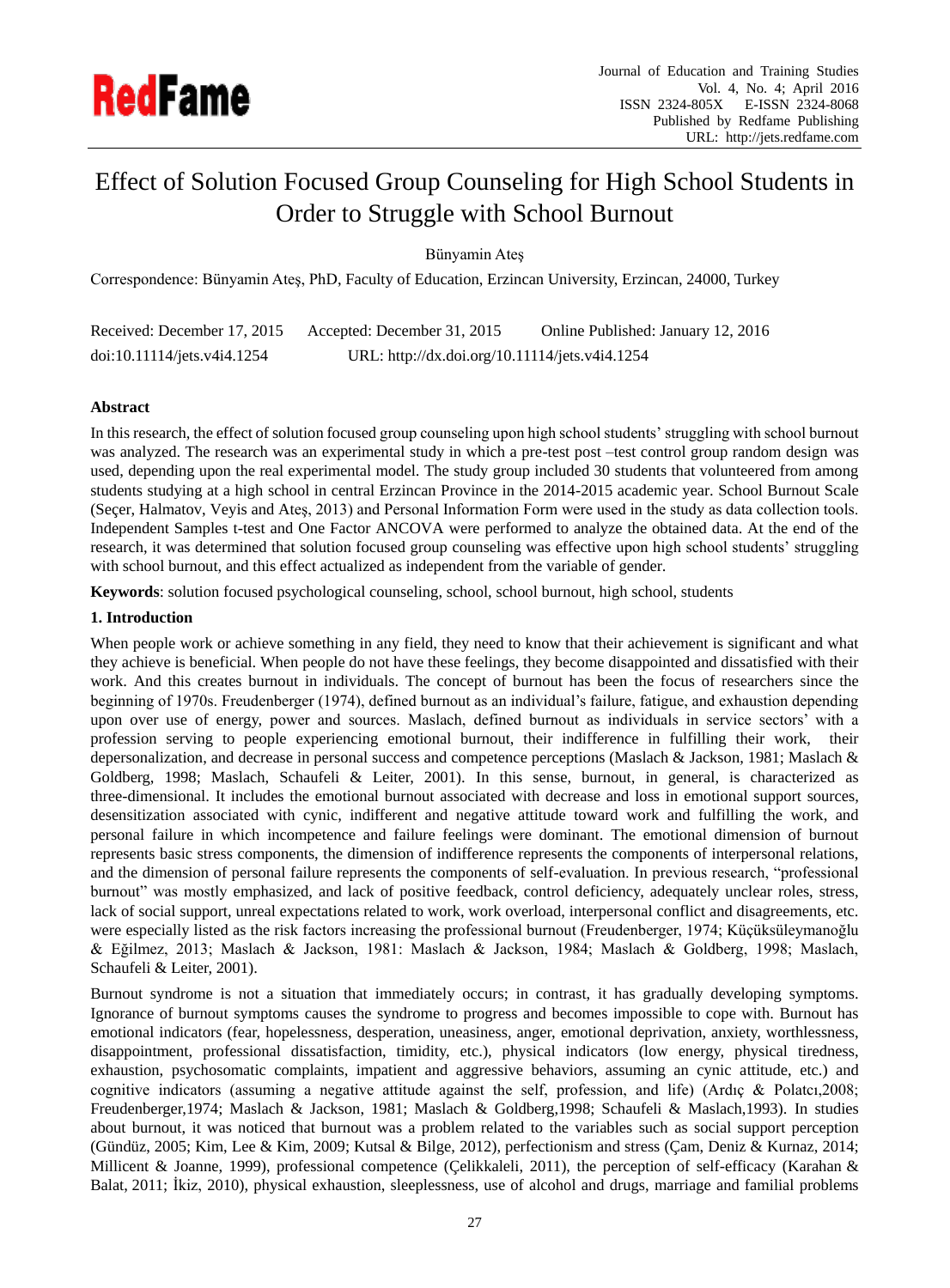(Maslach & Jackson, 1981) and level of life satisfaction (Ünal, Karlıdağ & Yoloğlu, 2001).

Burnout indicates an inversion among the things people do and have to do, whatever they carry on, and represents the erosion in values, honor, prestige and spirits of individuals. The fact of burnout captures the whole life of individuals. It affects all work performance of individuals as well as their social and private relationships (Gündüz, Çapri & Gökçakan, 2012; İkiz, 2010).

Burnout is mostly encountered in individuals in professional groups that are required to establish relationships with people such as health, education, and social services. Previous studies, therefore, mostly emphasized upon these professional groups, in general (Bakker & Schaufeli, 2006; Günüşen & Üstün, 2010; Horn, Schaufeli & Enzmann, 1999; Küçüksüleymanoğlu, 2007; Maslach & Goldberg, 1998; Maslach, Schaufeli & Leiter, 2001; Millicent & Joanne, 1999; Otacıoğlu, 2008; Schaufeli & Maslach, 1993; Sayıl, Haran, Ölmez & Özgüven, 1997; Vahey, Aiken, Sloane, Clarke, & Vargas, 2004).

It has been noticed in time that burnout is not only a problem that affects the employees of specific professions, but also the students. When the lives of students are analyzed in psychological terms, although they are neither employees nor employers, it is possible to accept their academic-content duties and responsibilities as a work because of the continuance of these. Students have to fulfill several duties and responsibilities related to their academic life. However, these duties and responsibilities can lead them into burnout after a while. The stress students experience during the educational process, course overload, and other psychological factors (stress, depression, etc.) can cause them to experience school burnout. School burnout is defined as students" feeling incompetence and developing cynical and indifferent attitudes towards the school. School burnout that is related to emotional behavioral problems such as depression and stress can cause decreasing in interest and motivation towards courses, school absence, and school drop-out. Furthermore, school burnout can reveal indifference, emotional burnout, and personal failure as indicators of burnout affecting academic success, and self-efficacy perceptions of students negatively. This causes decrease in interest and motivation towards school and courses and negativity in students" fulfilling their duties and responsibilities related to school (Aypay & Eryılmaz, 2011; Bilge, Dost & Çetin, 2014; Breso, Salanova & Schaufeli, 2007; Çam, Deniz & Kurnaz, 2014; Küçüksüleymanoğlu & Eğilmez, 2013; Meier & Schmeck, 1985; Seçer & Gençdoğan, 2012; Yang & Farn, 2005).

In analyses, it was determined that school burnout was related to be associated with several variables. Some of these variables included academic success (Balkıs, Duru, Buluş & Duru, 2011; Çapulcuoğlu & Gündüz, 2013), depression (Gan, Yang, Zhou & Zhang, 2007; Salmela-Aro, Savolainen & Holopainen, 2009), subjective well-being level (Aypay & Eryılmaz, 2011), stress, perfectionism, self-efficacy and social support perception (Çam, Deniz & Kurnaz,2014; Yang & Farn, 2005), self-reliance and sense of self (Meier & Schmeck, 1985).

In Turkey, having a good education generally depends upon success in normal examinations, as well as the central examination performed during the educational process. And this involves students in a serious competition for all grades in education. Students can suffer from mental erosion as result of the success demand and pressure they are exposed to and envolve into the burnout process easily (Aypay & Eryılmaz, 2011; Gündüz; Çapri & Gökçakan, 2012). In this sense, the importance of struggling with school burnout that has a negative effect upon both academic success and mental well-being of students becomes prominent. When the literature was reviewed, it was noticed in general that the variable of burnout was discussed with different variables, and various suggestions were offered in order to struggle with burnout. However, it was also remarkable that there were a limited number of studies carried out, depending upon a specific counseling approach for struggling with school burnout. Within this framework, it was considered that experimenting with a solution focused psychological counseling approach would be significant as a different implementation so as to struggle with students' school burnout.

Solution focused brief psychological counseling is an approach developed in the USA in the last quarter of the 20<sup>th</sup> century. The leading pioneers of the approach are possible to be listed as Steve de Shazer, Insoo Kim Berg, and Bill O"Hanlon. General properties of this approach include focusing on solutions instead of problems using a solution focused language structure instead of a problem focused language structure, focusing on now and future instead of the past, and focusing on serviceable actions, little changes, strengths and sources in counselee, etc. Solution focused brief psychological counseling is a fairly optimist approach in case of the counselee"s change. In this approach, the number of sessions can generally vary between four and six. The leading techniques, including pre-session change technique, the formula first session task, the miracle question, scaling questions, exception situations and crystal ball technique (De Shazer, 1985; De Shazer & Berg, 1997; De Jong & Berg, 1998; Doğan, 1999; Gladding, 2013; Lethem, 2002; Murdock, 2012; Sklare, 2013). In reviewing the literature, it was noticed that solution focused counseling approach was efficient upon struggling with different problems that were possible encountered in schools (Ateş, 2014; Brown, Powell & Clark, 2012; Franklin, Moore & Hopson, 2008; Newsome, 2005; Tuna, 2012; Vallaire, Hicks & Growe, 2011). In this study, it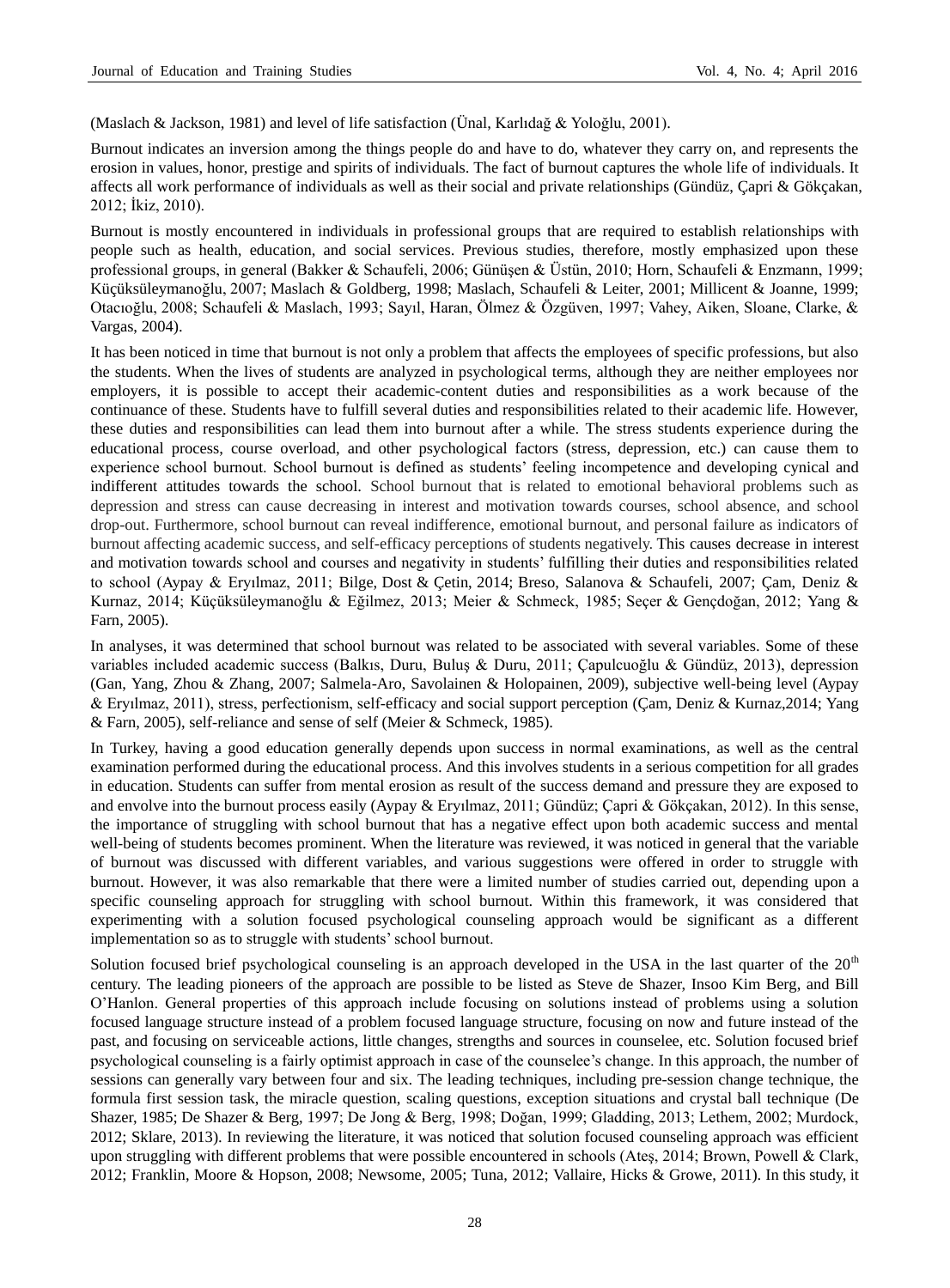was determined to analyze the effect of solution focused group counseling upon struggling with school burnout of the high school students. In accordance with this purpose, the answer to the question, "Is solution focused group counseling efficient upon struggling with school burnout of high school students?" was attempted to be determined in this study.

## **2. Method**

#### *2.1 Research Model*

This research was an experimental study in which pre-test post-test control-group random design focused upon using the real experimental model. The experimental design related to the performed study is presented in Table 1.

Table 1. Experimental Design of the Study

| Group         | N  | Pre-test Implementation     | <b>Experimental Process</b> |         |                                            |  | Post-test Implementation |
|---------------|----|-----------------------------|-----------------------------|---------|--------------------------------------------|--|--------------------------|
| Experimental  | 15 | <b>School Burnout Scale</b> | <b>Solution</b>             | focused | School Burnout Scale                       |  |                          |
| Group         |    |                             | counseling for 90 min       |         |                                            |  |                          |
|               |    |                             | once a week                 |         |                                            |  |                          |
| Control Group | 15 | School Burnout Scale        |                             |         | No implementation was School Burnout Scale |  |                          |
|               |    |                             | performed                   |         |                                            |  |                          |

In this research, the independent variable was group counseling carried out depending upon solution focused approach. And the dependent variable was high school students" level of school burnout.

#### *2.2 Study Group*

The study group included 30 volunteered students volunteered among those studying at a high school in central Erzincan Province in the 2014-2015 academic year. The descriptive information related to the study group is presented in Table 2 and Table 3.

|  | Table 2. Descriptive Statistics of the Groups in Terms of Gender |  |  |  |
|--|------------------------------------------------------------------|--|--|--|
|--|------------------------------------------------------------------|--|--|--|

| Gender                    | Female N | Male N | Total N |
|---------------------------|----------|--------|---------|
| <b>Experimental Group</b> |          |        |         |
| Control Group             |          |        |         |
| Total                     |          |        | 30      |

Table 3. Descriptive Statistics of the Groups in Terms of Age

|       |              | Age |       |
|-------|--------------|-----|-------|
|       |              |     |       |
|       | Experimental |     | 15.87 |
| Group | Control      |     | 15,73 |
|       | Total        | 31  | 15.80 |

#### *2.3 Data Collection Tools*

#### 2.3.1 School Burnout Scale

The scale was developed by Salmela-Aro, Kiuru, Leskinen and Nurmi (2009) in order to determine school burnout levels of students studying at elementary and secondary educational grades. The scale was adapted into Turkish culture by Seçer, Halmatov, Veyis and Ateş (2013). The scale is a five-point Likert Scale measurement instrument including nine items in its original form. Reliability and validity studies of the scale were carried out through the data collected from 570 students studying at elementary and secondary education schools. For the construct validity, exploratory and confirmatory factor analyses were performed. The results of exploratory factor analysis revealed that the scale explained totally 66,858 percent variance in three dimensions. Model coherence of this three dimensional structure was tested through confirmatory factor analysis, and fit indexes were determined to be at a good level (RMSEA=.042, RMR= .013, NFI=.90, CFI=.96, IFI=.97, RFI=.92, AGFI=.90, GFI=.92). These sub-dimensions included *emotional burnout, indifference* and *feeling of low personal success*. As result of the scale's reliability analysis, internal consistency coefficient was found to be a=.75, and test re-test reliability was found to be a= .80. In accordance with the obtained data, it was concluded that school burnout scale was a measurement tool with validity and reliability. Within the scope of this study, test re-test reliability coefficient was determined to be 0.82 for all scale.

#### 2.3.2 Personal Information Form

Within the scope of the research, personal information form was developed to obtain personal information of the students creating the research group of the study by the researcher.

#### *2.4 Data Analysis*

In this study, whether group data had a parametric value or not was analyzed through scatter graphic and Shapiro-Wilks normality test; and the groups were determined to have normal distribution. In this sense, Independent Samples T-test and One Factor ANCOVA were used in order to test the obtained data. Data analyses were performed on computer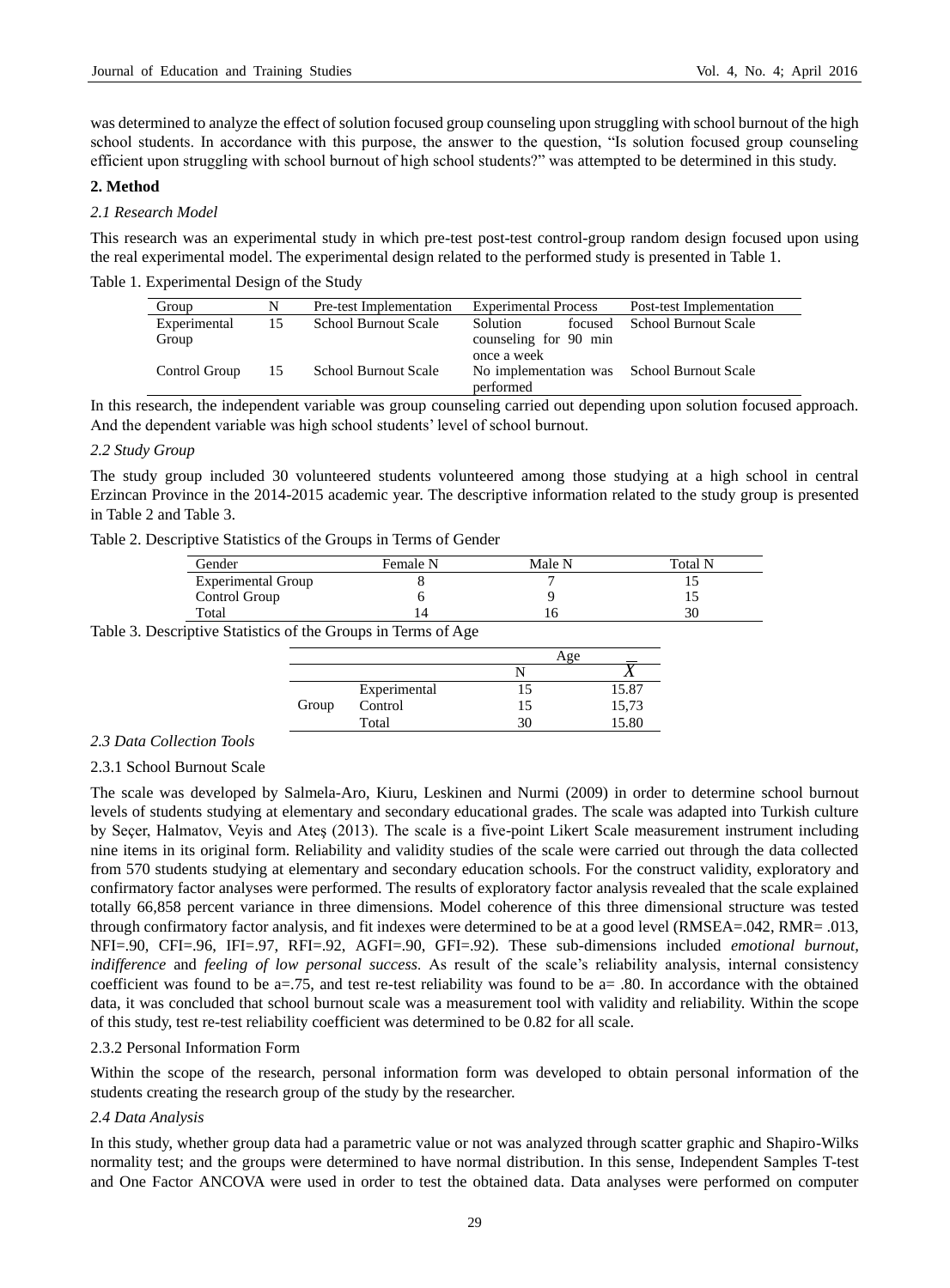environment through SPSS programs. In the study, .05 level of significance was considered (Büyüköztürk, 2011; Can, 2013).

## *2.5 Process*

In order to create the study group, appropriate course hours of the students were determined. Students were informed about the study in these course hours, and School Burnout Scale was performed on 178 student volunteers that participated into the study. Subsequently, scale scores of the students were listed from the highest to the lowest, and 30 volunteer students with high school burnout scores were determined. Then, these students were randomly distributed to experimental and control groups including of 15 each. To the students in the experimental groups, six-session solution focused group counseling sessions were developed and organized within the scope of the research in accordance with the basic philosophy, principles and techniques of solution focused group counseling were organized. The sessions were held for nearly 90 minutes once a week. For the students in the control group, normal educational activities were maintained to be carried out without any processes. After completing the planned group process, post-test (School Burnout Scale) was performed on both groups. At the end of the study, a 60-minute seminar related to school burnout was provided to the students in the control group in order to conform to the professional ethics.

#### *2.6 Program Development and Implementation Process*

Within the scope of this study, the research performed abroad and in Turkey related to school burnout and solution focused group psychological counseling were primarily reviewed; the framework of the program to be carried out was created. Then, pre-experimental sessions including four sessions were performed with eight students in order to determine practicability of the program. Depending upon performed pre-experimental studies, the deficiencies of the program were determined, and the program was accommodated into the study group. The implementation process of the program was shortly carried out as such:

## *1 st Session (Acquaintance)*

In the first session, the purpose of the group was explained, group members introduced themselves to the group, group rules were created, general information on solution focused group counseling and school burnout was shared, group members were helped to express their purposes positively, pre-session positive changes were focused on, and the task of the first session was formulated.

## *2 nd Session (Change)*

In the second session, group members" expressed their purposes more clearly, and their noticing the solution and change were emphasized. In this session, "Miracle Question Technique" was performed.

## *3 rd Session (Strengths and sources)*

In this session, group members" current sources, achievements and strengths upon struggling with school burnout was emphasized.

## *4 th Session* (*Rare situations)*

In the fourth session, group members" strengths and competences upon struggling with burnout was emphasized focusing on the moments they experience little or no burnout (exceptional moments technique) in accordance with the purpose of the previous session.

## *5 th Session (Prospective Questions)*

In this session, group members were asked to design their own situation in a future they desire when there is no problem, and these were shared.

## *6 th Session (Finalization)*

In this session, group members were asked to evaluate the group process and group experiences related to themselves. During this study process, "scaling questions" were used for the group members to evaluate themselves and the counseling process.

## **3. Findings**

In this study, Independent Samples T-test and One Factor ANCOVA was used for the analysis of data, and the obtained data is presented in Table 4.

Table 4. Independent Samples T-test Results Related to Pre-Test Scores of Experimental and Control Groups

| School Burnout         |       | ⊢                     | u. |         |                 |
|------------------------|-------|-----------------------|----|---------|-----------------|
| Control Group          | 37.60 | $\sim$ $\sim$<br>ے بہ | 28 | $-.606$ | $\sim$<br>ے رے۔ |
| Experimental<br>diroup | 38.20 | 3.05                  |    |         |                 |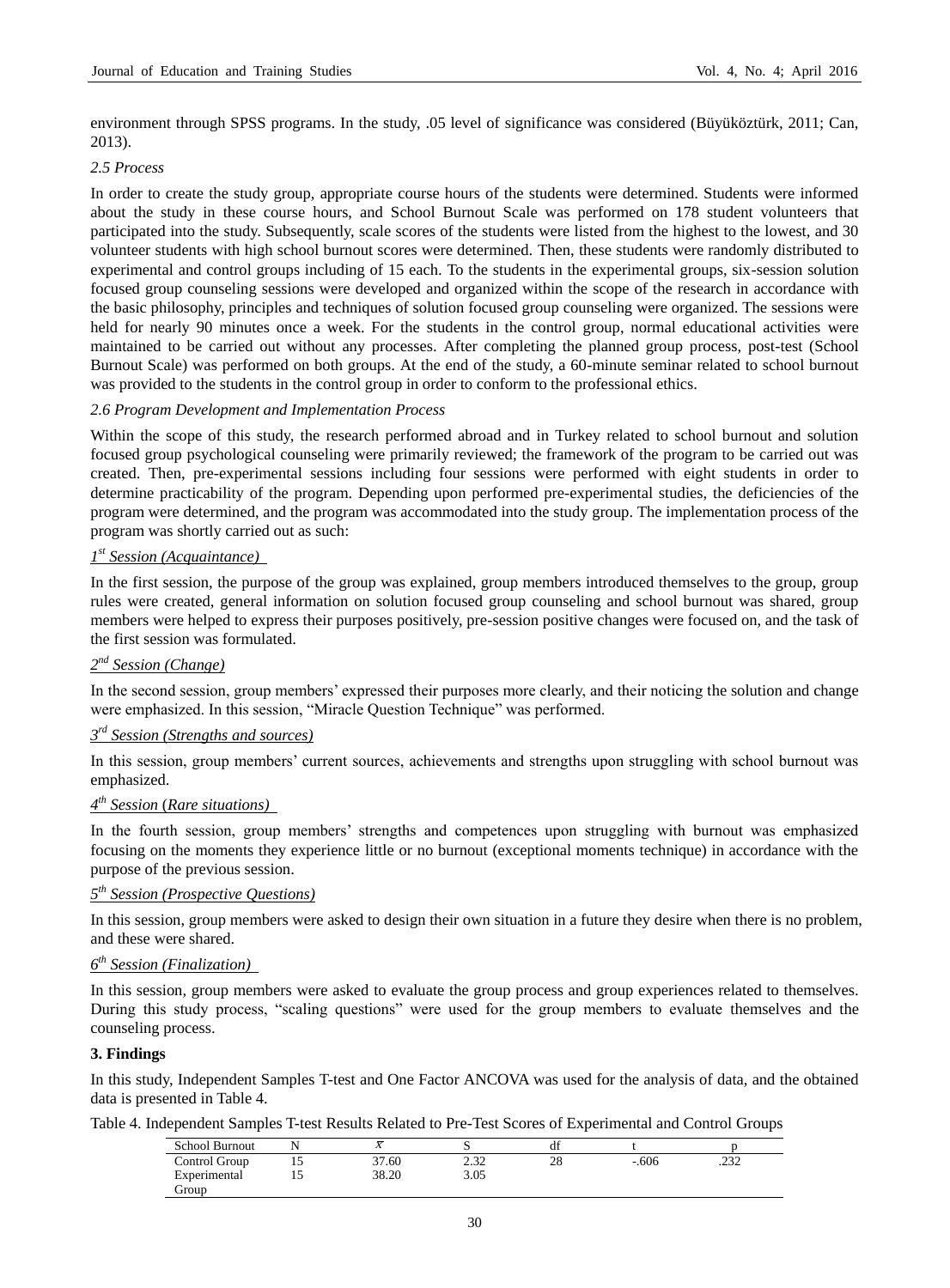When Table 4 was analyzed, no significant difference was determined between School Burnout Scale scores performed as pre-test to the experimental and control groups  $(t_{28}=-.606, p>0.05)$ . This finding proved that pre-process groups were equal to each other in terms of their school burnout scores.

After group equalities, it was analyzed whether curves of regression lines were equal or not as one of the conditions of ANCOVA, and whether group x gender common effect was significant or not upon the school burnout scores when the gender of variable that would create a possible effect upon variance homogeneity and group was controlled. Covariance (ANCOVA) analysis results related to the common effect of group and gender is presented in Table 5.

| Source of Variance | Sum of Squares | df | Mean Square |      |      |
|--------------------|----------------|----|-------------|------|------|
| Group              | 126.63         |    | 126,63      |      |      |
| Gender             | .167           |    | .167        |      |      |
| Group*Gender       | 3.65           |    | 3.65        | .262 | .613 |
| Error              | 363.07         | 26 | 13.96       |      |      |
| Total              | 1318.96        | 29 |             |      |      |

When Table 5 was analyzed, it was noticed that group x gender common effect was significant upon school burnout scores of the groups  $(F_{1,26}=.262,p>.05)$ . This finding proved that curves of regression lines were equal. Moreover, it was also specified that the condition of variance homogeneity was provided as result of Levene's test ( $p=108$ ,  $p>05$ ).

After this analysis, it was tested whether there was a significant difference between corrected test scores related to school burnout scores of the groups and is presented in Table 6.

Table 6. Descriptive Statistics of School Burnout Scores According to Groups

| .irour       | Average | Corrected Average |
|--------------|---------|-------------------|
| Control      | 38.60   | 38,54             |
| Experimental | 27.33   | າາ າດ<br>ر ے ، اے |

When Table 6 was analyzed, it was noticed that the experimental group had lower average value rather than the control group in terms of the groups according to corrected average scores. ANCOVA results performed to determine whether the difference observed between corrected average scores of the groups was significant or not were presented below in Table 7.

Table 7. Covariance (ANCOVA) Analysis Results

| Source of Variance | Sum of Squares | df | Mean Square | F     |      |      |  |
|--------------------|----------------|----|-------------|-------|------|------|--|
| Gender             | .196           |    | .196        | .014  | .905 | .001 |  |
| Group              | 931.41         |    | 931.41      | 68.57 | .000 | 717  |  |
| Error              | 366.73         | ົ  | 13.58       |       |      |      |  |
| Total              | 1318.96        | 29 |             |       |      |      |  |

It was determined, as indicated in Table 7, at the end of this research in which the effect of solution focused group counseling upon high school students" struggling with school burnout that the difference between the experimental and control groups was significant  $(F_{1,27} = 68.57, P \le 0.01, \eta^2 = .717)$ . this finding proved that the difference observed between corrected average scores of the students in experimental and control groups was significant, the program performed to the experimental group had a positive effect upon students" struggling with the school burnout, and this affect occurred independently from the variable of gender.

## **4. Conclusion and Discussion**

In this study, it was remarkable for the groups to be equal in order to reveal the effect of the experimental process. So that the difference between post-test scores of the groups can be focused upon the effect of experimental process. In this research, whether there was a significant level of difference between the pre-test scores of the experimental and control groups or not was primarily considered, and no significant level of difference was observed between the pre-test scores of the experimental and control groups as result of performed analyses. This finding proved that the pre-process groups were equal to each other.

After determining that there were no significant level of difference between the pre-process group scores, and the groups had distributions close to each other, experimental process and data analyses were performed subsequently. As result of performed data analyses, it was specified that school burnout scores of the students in the experimental group decreased more significantly rather than the control group and pre-program situation. Furthermore, the variable of gender that was possible to affect the experimental process was kept under control through the covariance (ANCOVA) analysis. The change in the experimental group was supported through verbal feedback obtained from the students.

At the end of this research in which the effect of group psychological counseling upon high school students" struggling with school burnout was analyzed, it was possible to mention that solution focused group psychological counseling was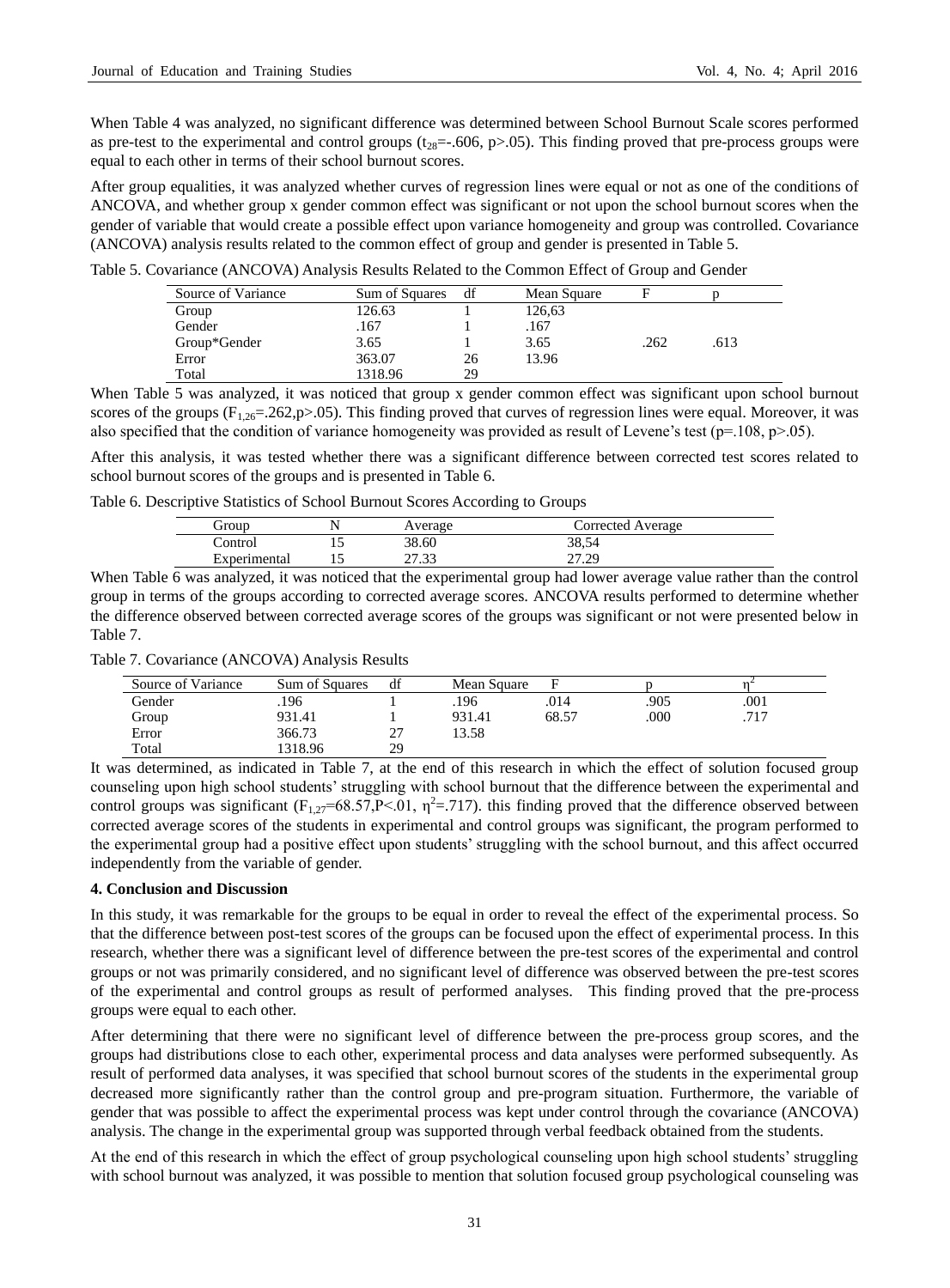efficient upon high school students" struggling with school burnout, and this effect occurred independent from the variable of gender.

It was noticed in the literature review upon the school burnout that various variables related to school burnout were emphasized. Some of these variables could be listed as academic success, level of subjective well-being, stress, perfectionism, self-efficacy, social support perception, self-reliance and sense of self (Aypay & Eryılmaz, 2011; Balkıs, Duru, Buluş & Duru,2011; Çam, Deniz & Kurnaz,2014; Çapulcuoğlu & Gündüz, 2013; Kiuru, Aunola, Nurmi, Leskinen & Salmela-Aro, 2008; Meier & Schmeck,1985: Meylan, Doudin, Curchod & Stephan, 2011; Yang & Farn, 2005). It was remarkable to determine the variables related to school burnout; however, the inadequacy of the studies carried out upon school burnout was also significant. In analyses upon this subject, different suggestions related to burnout were generally developed (Ardıç & Polatcı, 2008; Awa, Plaumann & Walter, 2010; Kravits, Mc Allister-Black, Grant & Kirk, 2010; Lambie, 2006; Maslach & Goldberg, 1998); however, it was also noticed that the studies carried out on the basis of psychological counseling were not adequately emphasized. Upon struggling with school burnout, the study carried out by İlbay (2014) was remarkable. In this study, the effect of solution focused group psychological counseling upon university students" burnout level was analyzed, and it was determined that solution focused group psychological counseling was efficient upon decreasing the burnout levels of university students, and this effect was also available during the follow-up studies. It was concluded that the result of this study and the one we carried out were similar. Both in the study carried out by İlbay (2014) and this study, it was noticed that solution focused group psychological counseling was an efficient and beneficial approach upon students" struggling with school/student burnout.

It was known that solution focused psychological counseling was a beneficial approach upon overcoming several problems encountered in school environment efficiently as well as school burnout (Brown, Powell & Clark, 2012; Çitemel, 2014; Franklin, Moore & Hopson, 2008; Newsome, 2005; Tuna, 2012). Solution focused psychological counseling was efficient upon overcoming the problems encountered in school environment because focusing on students" solutions, their strengths, achievements, positive changes, rare moments and sources was important and beneficial according to this approach. Moreover, it could also provide opportunities to focus on students" positive sides instead of their negative sides, and solutions instead of problems, and to obtain terminal results reaching solutions in a short time. To sum up, solution focused group counseling was possible to be mentioned as an approach efficient on struggling with several problems including school burnout, as well.

#### **5. Suggestions**

Within the scope of this study, these suggestions were offered: A similar study is possible to be carried out with different research groups. The content of the program developed within the scope of the research should be changed according to the need. Seminars, conferences, etc. should be provided upon increasing the awareness levels of educationalists, school directors, and parents upon school burnout within the scope of protective mental health. In accordance with the same purpose, different studies (seminars, training groups, programs, etc.) related to the students should be included. In this sense, determining the factors that cause school burnout in students and the precautions to be taken in terms of protective mental health are remarkable.

#### **References**

- Ardıç, K., & Polatcı, S. (2008). Tükenmişlik sendromu akademisyenler üzerinde bir uygulama (GOÜ Örneği). *Gazi Üniversitesi İktisadi ve İdari Bilimler Fakültesi Dergisi*, *10* (2), 1-28.
- Ateş, B. (2014). *Üniversite Öğrencilerinin Sosyal Fobi ile Başa Çıkmalarında Çözüm Odaklı Grupla Psikolojik Danışmanın Etkisinin İncelenmesi.* Yayımlanmamış doktora tezi. Atatürk Üniversitesi Eğitim Bilimler Enstitüsü, Erzurum.
- Awa,W. L., Plaumann, M., & Walter, U. (2010). Burnout prevention: A review of intervention programs. *Patient Education and Counseling*, *78*(1), 184–190. http://dx.doi.org/10.1016/j.pec.2009.04.008
- Aypay, A., & Eryılmaz, A. (2011). Lise öğrencilerinin öznel iyi oluşları ve okul tükenmişliği arasındaki ilişkiler. *International Online Journal of Educational Sciences*, *3*(1), 181-199.
- Balkıs, M., Duru, E., Buluş, M., & Duru, S. (2011). Tükenmişliğin Öğretmen Adayları Arasındaki Yaygınlığı, Demografik Değişkenler ve Akademik Başarı ile İlişkisi. *Pamukkale Üniversitesi Eğitim Fakültesi Dergisi,* 29(1), 151-165.
- Bilge, F., Dost, M. T., & Çetin, B. (2014). Factors Affecting Burnout and School Engagement among High School Students: Study Habits, Self-Efficacy Beliefs, and Academic Success. *Educational Sciences: Theory & Practice*, *14*(5), 1721-1727.
- Breso, E., Salanova, M., & Schaufeli, W. B. (2007). In search of the "third dimension" of burnout: Efficacy or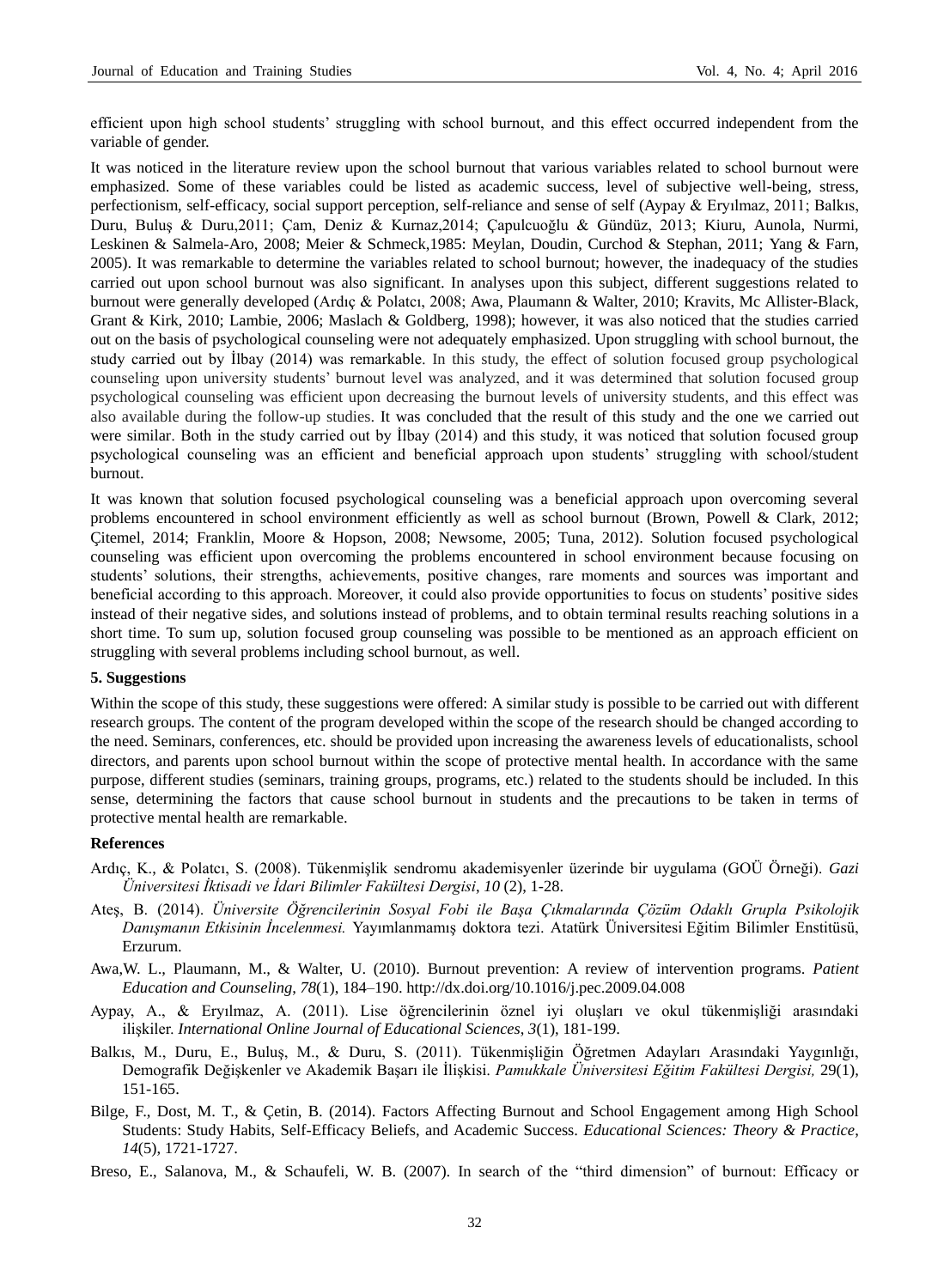inefficacy?. *Applied Psychology*, *56*(3), 460-478[. http://dx.doi.org/10.1111/j.1464-0597.2007.00290.x](http://dx.doi.org/10.1111/j.1464-0597.2007.00290.x)

- Brown, E. L., Powell, E., & Clark, A. (2012). Working on what works: Working with teachers to improve classroom behaviour and relationships. *Educational Psychology in Practice, 28*(1), 19-30. <http://dx.doi.org/10.1080/02667363.2011.639347>
- Büyüköztürk, Ş. (2011). *Sosyal Bilimler İçin Veri Analizi El Kitabı*. (15. Baskı). Ankara: Pegem Akademi Yayıncılık.
- Çam, Z., Deniz, K. Z., & Kurnaz, A. (2014). Okul Tükenmişliği: Algılanan Sosyal Destek, Mükemmeliyetçilik ve Stres Değişkenlerine Dayalı Bir Yapısal Eşitlik Modeli Sınaması. *Eğitim ve Bilim, 39*(173), 312-327.
- Can, A. (2013). *SPSS ile Bilimsel Araştırma Sürecinde Nicel Veri Analizi*. Ankara: Pegem Akademi Yayıncılık.
- Çapulcuoğlu, U., & Gündüz, B. (2013). Lise öğrencilerinde tükenmişliğin cinsiyet, sınıf düzeyi, okul türü ve algılanan akademik başarı değişkenlerine göre incelenmesi. *Trakya Üniversitesi Eğitim Fakültesi Dergisi*, *3*(1), 12-24.
- Çelikkaleli, Ö. (2011). Yetişkin eğitimcisi öğretmenlerin tükenmişlik ve mesleki yetkinliklerinin incelenmesi. *Mehmet Akif Ersoy Üniversitesi Sosyal Bilimler Enstitüsü Dergisi*, *4*, 38-53.
- Çitemel, N. (2014). *Çözüm odaklı kısa süreli grupla psikolojik danışmanın lise öğrencilerinin akran zorbalığına etkisi.* Yayımlanmamış doktora tezi. Sakarya Üniversitesi Eğitim Bilimleri Enstitüsü, Sakarya.
- De Jong, P., & Berg, I. K. (1998). *Interviewing for solutions*. Pacific Grove CA: Brooks/ Cole.
- De Shazer, S. (1985). Keys to solution in brief therapy. New York: W.W. Norton& Company Inc.
- De Shazer, S., & Berg I. K. (1997). "What works?" Remarks on research aspects of solution-focused brief therapy*. Journal of Family Therapy*, *19,* 121-124. <http://dx.doi.org/10.1111/1467-6427.00043>
- Doğan, S. (1999). Çözüm odaklı kısa süreli terapi: Kuramsal bir inceleme. *Türk Psikolojik Danışma ve Rehberlik Dergisi, 2*(12), 28-38.
- Franklin, C., Moore, K., & Hopson, L. (2008). Effectiveness of solution-focused brief therapy in a school setting. *Children & Schools*, *30*(1), 15-26. <http://dx.doi.org/10.1093/cs/30.1.15>
- Freudenberger, H. J. (1974). Staff burn ‐ out. *Journal of social issues*, *30*(1), 159-165. <http://dx.doi.org/10.1111/j.1540-4560.1974.tb00706.x>
- Gan, Y., Yang, M., Zhou, Y., & Zhang, Y. (2007). The two-factor structure of future-oriented coping and its mediating role in student engagement.*Personality and Individual Differences*, *43*(4), 851-863. <http://dx.doi.org/10.1016/j.paid.2007.02.009>
- Gladding, S. T. (2013). *Psikolojik danışma.* (6. Baskı). (Çev. Ed. N. Voltan Acar; Çev. T. Sarı). Ankara: Nobel Akademik Yayıncılık.
- Gündüz, B. (2005). ilköğretim Öğretmenlerinde Tükenmişlik. *Mersin Üniversitesi Eğitim Fakültesi Dergisi*, 1(1), 152-166.
- Gündüz, B., Çapri, B. & Gökçakan, Z. (2012). Üniversite öğrencilerinin tükenmişlik düzeylerinin incelenmesi. *Dicle Üniversitesi Ziya Gökalp Eğitim Fakültesi Dergisi*, *19*, 38-55.
- Günüşen, N. P. & Üstün, B. (2010). Türkiye"de ikinci basamak sağlık hizmetlerinde çalışan hemşire ve hekimlerde tükenmişlik: literatür incelemesi.*Dokuz Eylül Üniversitesi Hemşirelik Yüksekokulu Elektronik Dergisi*, *3*(1), 40-51.
- Hakanen, J. J., Bakker, A. B. & Schaufeli, W. B. (2006). Burnout and work engagement among teachers. *Journal of school psychology*, *43*(6), 495-513. <http://dx.doi.org/10.1016/j.jsp.2005.11.001>
- Horn, J. E., Schaufeli, W. B., & Enzmann, D. (1999). Teacher Burnout and Lack of Reciprocity. *Journal of Applied Social Psychology*, *29*(1), 91-108.<http://dx.doi.org/10.1111/j.1559-1816.1999.tb01376.x>
- İkiz, F. E. (2010). Psikolojik Danışmanların Tükenmişlik Düzeylerinin İncelenmesi. *Ahi Evran Üniversitesi Eğitim Fakültesi Dergisi, 11*(2), 25-43.
- İlbay, A. B. (2014). *Çözüm odaklı kısa süreli grupla psikolojik danışmanın üniversite öğrencilerinin tükenmişlik düzeyleri üzerindeki etkisi.* Yayımlanmamış doktora tezi. Sakarya Üniversitesi Eğitim Bilimleri Enstitüsü, Sakarya.
- Karahan, Ş., & Balat, G. U. (2011). Özel eğitim okullarında çalışan eğitimcilerin öz-yeterlik algılarının ve tükenmişlik düzeylerinin incelenmesi. *Pamukkale Üniversitesi Eğitim Fakültesi Dergisi*, *29*(29), 1-14.
- Kim, M. Y., Lee, J. Y., & Kim, J. (2009). Relationships among burnout, social support, and negative mood regulation expectancies of elementary school teachers in Korea. *Asia Pacific Education Review*, *10*(4), 475-482. <http://dx.doi.org/10.1007/s12564-009-9045-9>
- Kravits, K., McAllister-Black, R., Grant, M., & Kirk, C. (2010). Self-care strategies for nurses: A psycho-educational intervention for stress reduction and the prevention of burnout. *Applied Nursing Research*, *23*(3), 130-138. <http://dx.doi.org/10.1016/j.apnr.2008.08.002>
- Küçüksüleymanoğlu, R. (2007). Eğitim fakültesi öğretim elemanlarının tükenmişlik düzeyleri. *Eğitim Araştırmaları*, *28*,